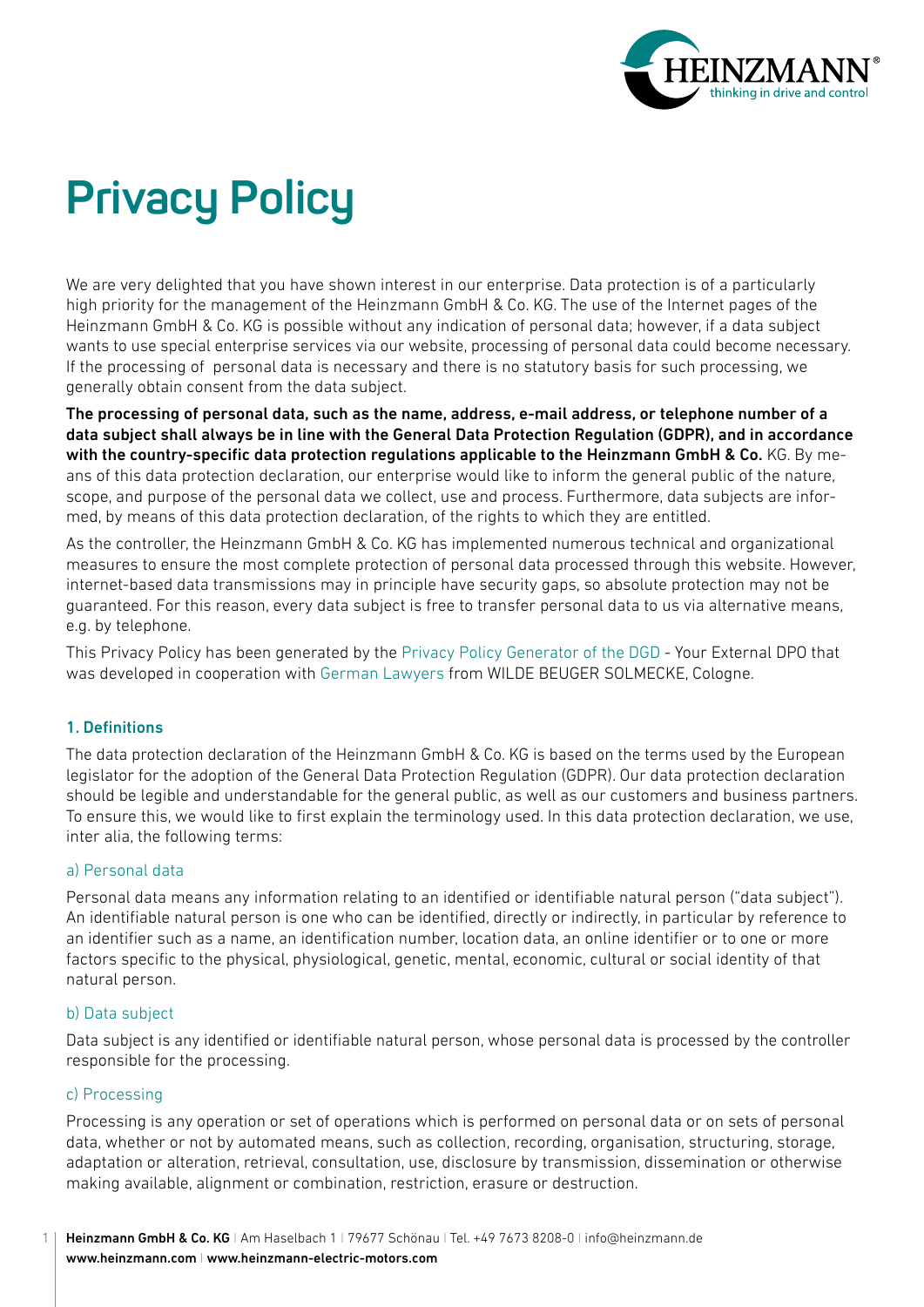

#### d) Restriction of processing

Restriction of processing is the marking of stored personal data with the aim of limiting their processing in the future.

## e) Profiling

Profiling means any form of automated processing of personal data consisting of the use of personal data to evaluate certain personal aspects relating to a natural person, in particular to analyse or predict aspects concerning that natural person's performance at work, economic situation, health, personal preferences, interests, reliability, behavior, location or movements.

#### f) Pseudonymisation

Pseudonymisation is the processing of personal data in such a manner that the personal data can no longer be attributed to a specific data subject without the use of additional information, provided that such additional information is kept separately and is subject to technical and organisational measures to ensure that the personal data are not attributed to an identified or identifiable natural person.

## g) Controller or controller responsible for the processing

Controller or controller responsible for the processing is the natural or legal person, public authority, agency or other body which, alone or jointly with others, determines the purposes and means of the processing of personal data; where the purposes and means of such processing are determined by Union or Member State law, the controller or the specific criteria for its nomination may be provided for by Union or Member State law.

#### h) Processor

Processor is a natural or legal person, public authority, agency or other body which processes personal data on behalf of the controller.

#### i) Recipient

Recipient is a natural or legal person, public authority, agency or another body, to which the personal data are disclosed, whether a third party or not. However, public authorities which may receive personal data in the framework of a particular inquiry in accordance with Union or Member State law shall not be regarded as recipients; the processing of those data by those public authorities shall be in compliance with the applicable data protection rules according to the purposes of the processing.

# j) Third party

Third party is a natural or legal person, public authority, agency or body other than the data subject, controller, processor and persons who, under the direct authority of the controller or processor, are authorised to process personal data.

#### k) Consent

Consent of the data subject is any freely given, specific, informed and unambiguous indication of the data subject's wishes by which he or she, by a statement or by a clear affirmative action, signifies agreement to the processing of personal data relating to him or her.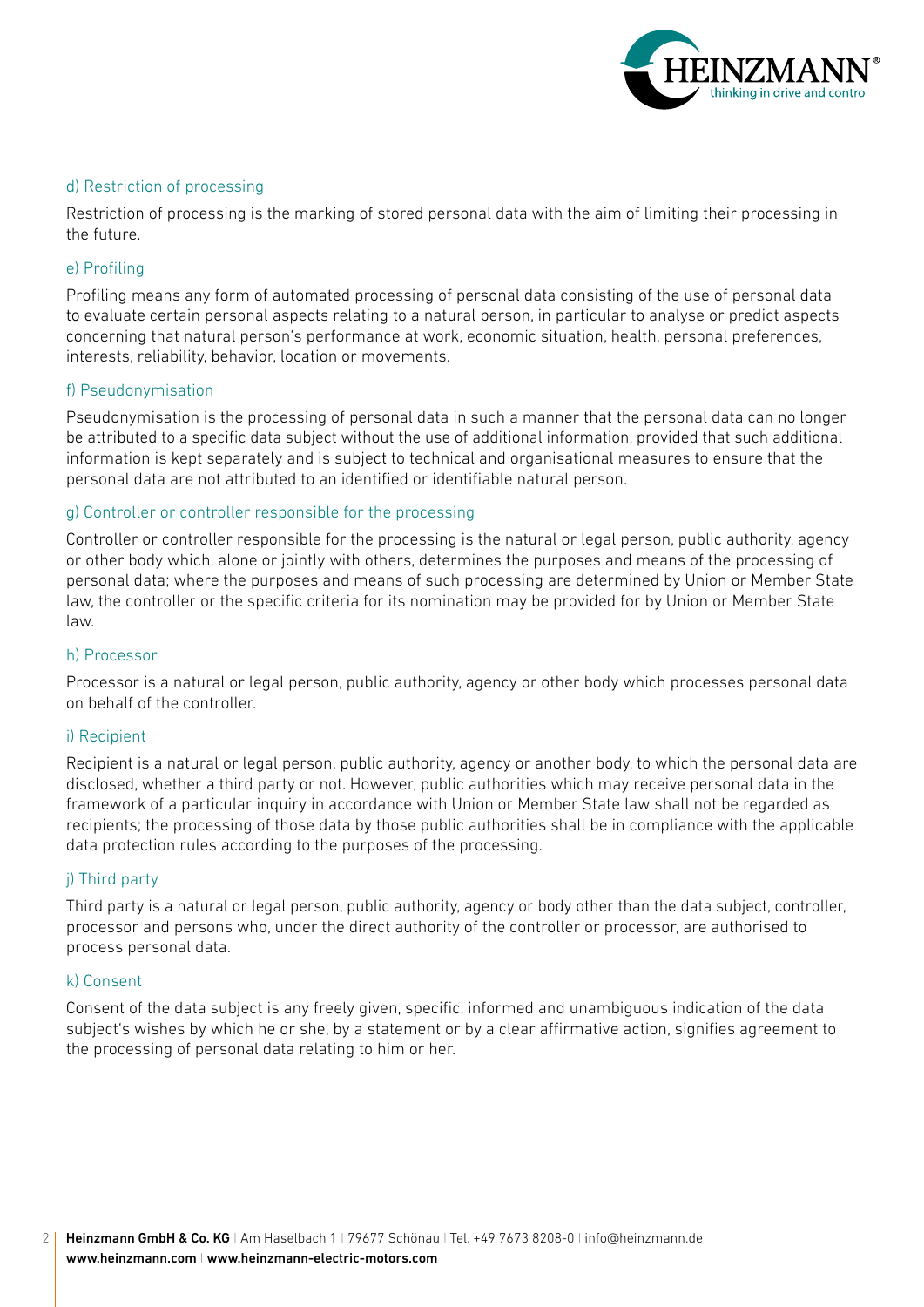

#### 2. Name and address of the controller

Controller for the purposes of the General Data Protection Regulation (GDPR), other data protection laws applicable in Member states of the European Union and other provisions related to data protection is:

Heinzmann GmbH & Co. KG Am Haselbach 1 79677 Schönau Germany Phone +49 7673 8208-0 E-mail: [info@heinzmann.de](mailto:info%40heinzmann.de?subject=) Website: [www.heinzmann.com](https://www.heinzmann.com/en/)

## 3. Data Protection Officer

Any data subject may, at any time, contact our Data Protection Officer directly with all questions and suggestions concerning data protection.

#### Data Protection

OBSECOM GmbH Königstr. 40 70173 Stuttgart Germany Phone +49 0711 4605025-40 Fax +49 0711 4605025-49 E-mail: [heinzmann@obsecom.eu](mailto:heinzmann%40obsecom.eu?subject=) Website: [www.obsecom.eu](https://www.obsecom.eu)

# 4. Cookies

The internet pages of the Heinzmann GmbH & Co. KG use cookies. Cookies are text files that are stored in a computer system via an Internet browser. Many internet sites and servers use cookies.

Many cookies contain a so-called cookie ID. A cookie ID is a unique identifier of the cookie. It consists of a character string through which internet pages and servers can be assigned to the specific internet browser in which the cookie was stored. This allows visited internet sites and servers to differentiate the individual browser of the dats subject from other internet browsers that contain other cookies. A specific internet browser can be recognized and identified using the unique cookie ID.

Through the use of cookies, the Heinzmann GmbH & Co. KG can provide the users of this website with more user-friendly services that would not be possible without the cookie setting.

By means of a cookie, the information and offers on our website can be optimized with the user in mind. Cookies allow us, as previously mentioned, to recognize our website users. The purpose of this recognition is to make it easier for users to utilize our website. The website user that uses cookies, e.g. does not have to enter access data each time the website is accessed, because this is taken over by the website, and the cookie is thus stored on the user's computer system.

The data subject may, at any time, prevent the setting of cookies through our website by means of a corresponding setting of the internet browser used, and may thus permanently deny the setting of cookies. Furthermore, already set cookies may be deleted at any time via an internet browser or other software programs. This is possible in all popular internet browsers. If the data subject deactivates the setting of cookies in the internet browser used, not all functions of our website may be entirely usable.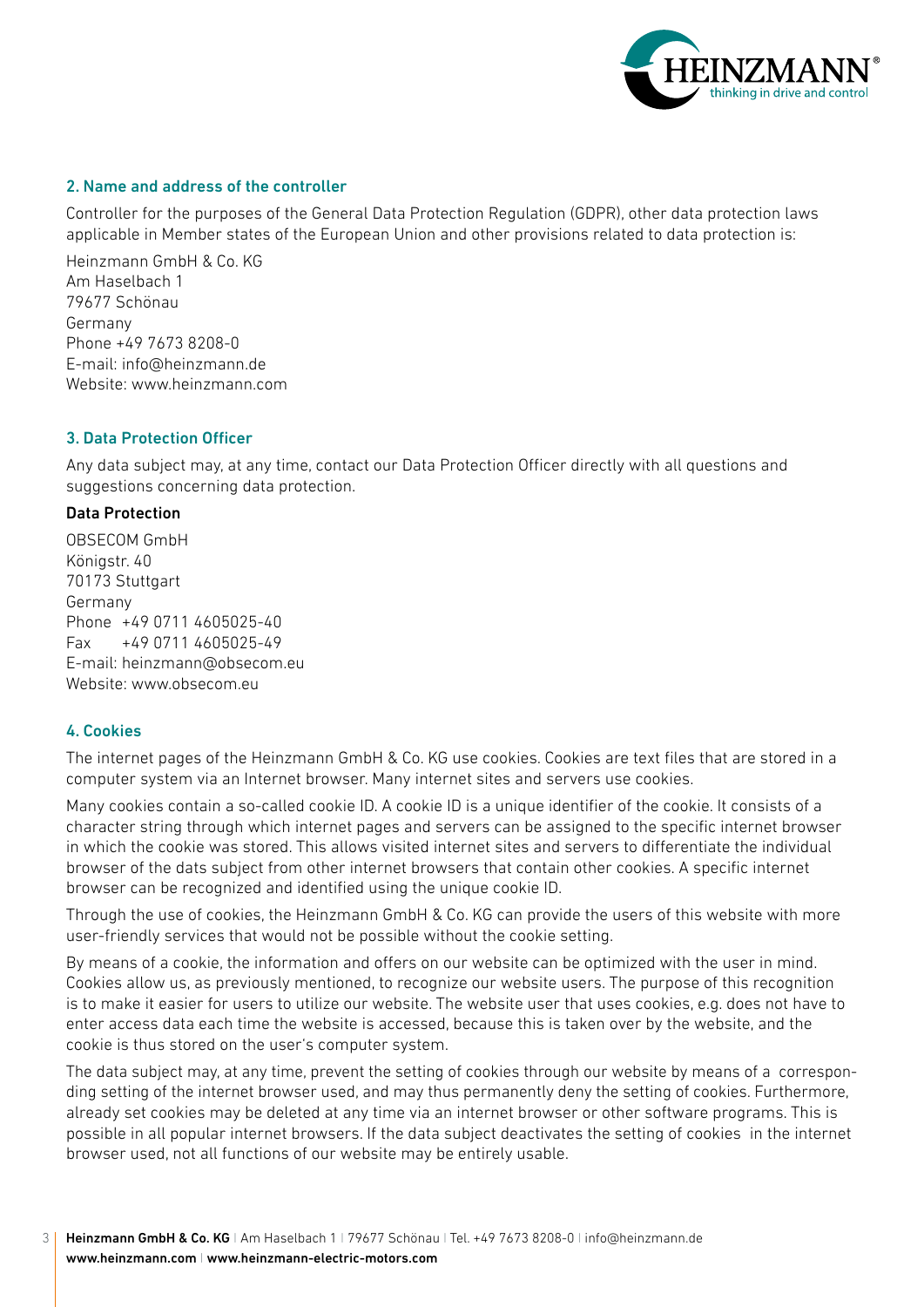

#### 5. Collection of general data and information

The website of the Heinzmann GmbH & Co. KG collects a series of general data and information when a data subject or automated system calls up the website. This general data and information are stored in the server log files. Collected may be (1) the browser types and versions used, (2) the operating system used by the accessing system, (3) the website from which an accessing system reaches our website (so-called referrers), (4) the sub-websites, (5) the date and time of access to the internet site, (6) an internet protocol address (IP address), (7) the internet service provider of the accessing system, and (8) any other similar data and information that may be used in the event of attacks on our information technology systems.

When using these general data and information, the Heinzmann GmbH & Co. KG does not draw any conclusions about the data subject. Rather, this information is needed to (1) deliver the content of our website correctly, (2) optimize the content of our website as well as its advertisement, (3) ensure the long-term viability of our information technology systems and website technology, and (4) provide law enforcement authorities with the information necessary for criminal prosecution in case of a cyber-attack. Therefore, the Heinzmann GmbH & Co. KG analyzes anonymously collected data and information statistically, with the aim of increasing the data protection and data security of our enterprise, and to ensure an optimal level of protection for the personal data we process. The anonymous data of the server log files are stored separately from all personal data provided by a data subject.

#### 6. Subscription to our newsletters

On the website of the Heinzmann GmbH & Co. KG, users are given the opportunity to subscribe to our enterprise's newsletter. The input mask used for this purpose determines what personal data are transmitted, as well as when the newsletter is ordered from the controller.

The Heinzmann GmbH & Co. KG informs its customers and business partners regularly by means of a newsletter about enterprise offers. The enterprise's newsletter may only be received by the data subject if (1) the data subject has a valid e-mail address and (2) the data subject registers for the newsletter shipping. A confirmation e-mail will be sent to the e-mail address registered by a data subject for the first time for newsletter shipping, for legal reasons, in the double opt-in procedure. This confirmation e-mail is used to prove whether the owner of the e-mail address as the data subject is authorized to receive the newsletter.

During the registration for the newsletter, we also store the IP address of the computer system assigned by the Internet service provider (ISP) and used by the data subject at the time of the registration, as well as the date and time of the registration. The collection of this data is necessary in order to understand the (possible) misuse of the e-mail address of a data subject at a later date, and it therefore serves the aim of the legal protection of the controller.

The personal data collected as part of a registration for the newsletter will only be used to send our newsletter. In addition, subscribers to the newsletter may be informed by e-mail, as long as this is necessary for the operation of the newsletter service or a registration in question, as this could be the case in the event of modifications to the newsletter offer, or in the event of a change in technical circumstances. There will be no transfer of personal data collected by the newsletter service to third parties. The subscription to our newsletter may be terminated by the data subject at any time. The consent to the storage of personal data, which the data subject has given for shipping the newsletter, may be revoked at any time. For the purpose of revocation of consent, a corresponding link is found in each newsletter. It is also possible to unsubscribe from the newsletter at any time directly on the website of the controller, or to communicate this to the controller in a different way.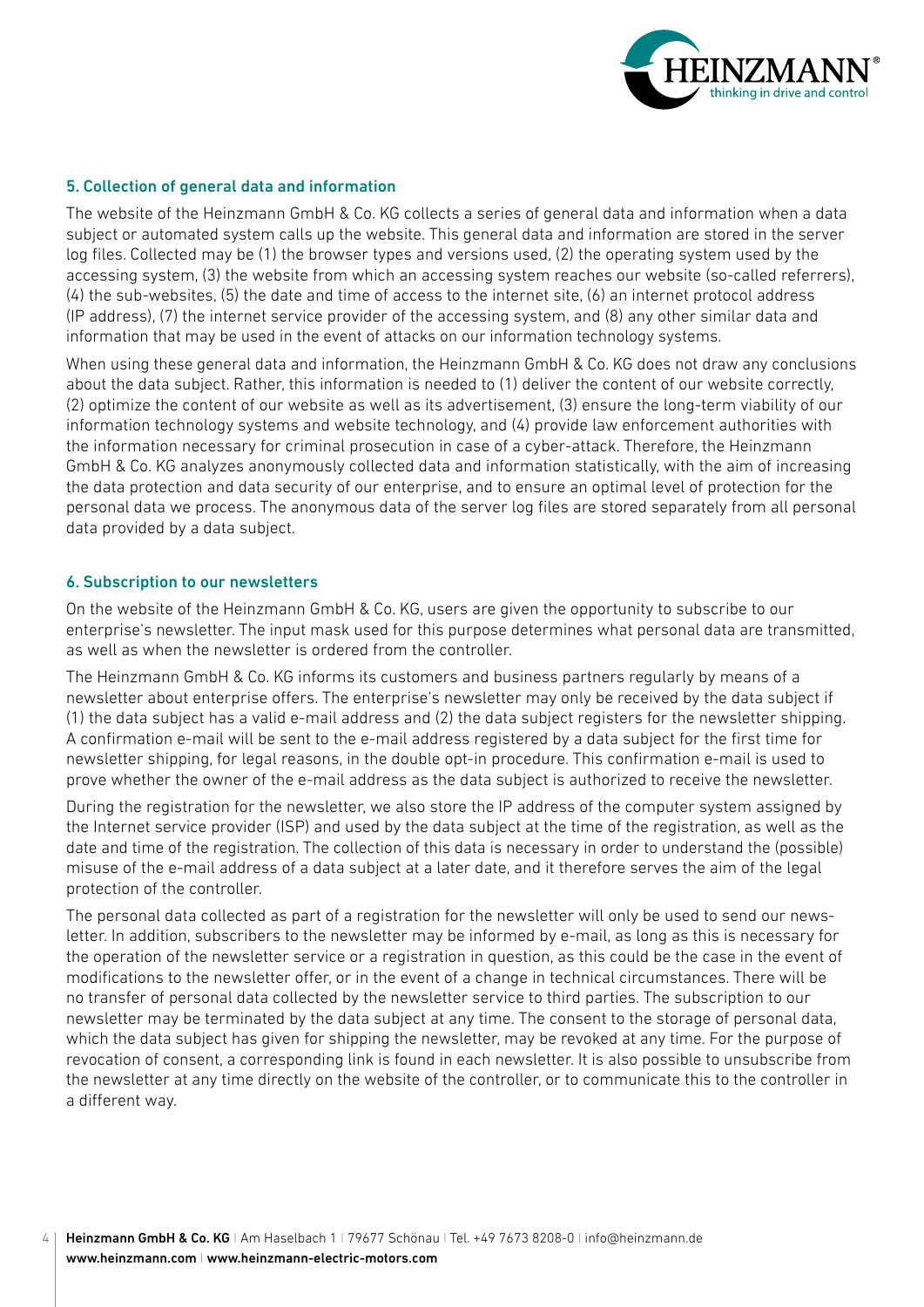

#### 7. Newsletter tracking

The newsletter of the Heinzmann GmbH & Co. KG contains so-called tracking pixels. A tracking pixel is a miniature graphic embedded in such e-mails, which are sent in HTML format to enable log file recording and analysis. This allows a statistical analysis of the success or failure of online marketing campaigns. Based on the embedded tracking pixel, the Heinzmann GmbH & Co. KG may see if and when an e-mail was opened by a data subject, and which links in the e-mail were called up by data subjects.

Such personal data collected in the tracking pixels contained in the newsletters are stored and analyzed by the controller in order to optimize the shipping of the newsletter, as well as to adapt the content of future newsletters even better to the interests of the data subject. These personal data will not be passed on to third parties. Data subjects are at any time entitled to revoke the respective separate declaration of consent issued by means of the double-opt-in procedure. After a revocation, these personal data will be deleted by the controller. The Heinzmann GmbH & Co. KG automatically regards a withdrawal from the receipt of the newsletter as a revocation.

#### 8. Contact possibility via the website

The website of the Heinzmann GmbH & Co. KG contains information that enables a quick electronic contact to our enterprise, as well as direct communication with us, which also includes a general address of the so-called electronic mail (e-mail address). If a data subject contacts the controller by e-mail or via a contact form, the personal data transmitted by the data subject are automatically stored. Such personal data transmitted on a voluntary basis by a data subject to the data controller are stored for the purpose of processing or contacting the data subject. There is no transfer of this personal data to third parties.

#### 9. Routine erasure and blocking of personal data

The data controller shall process and store the personal data of the data subject only for the period necessary to achieve the purpose of storage, or as far as this is granted by the European legislator or other legislators in laws or regulations to which the controller is subject to.

If the storage purpose is not applicable, or if a storage period prescribed by the European legislator or another competent legislator expires, the personal data are routinely blocked or erased in accordance with legal requirements.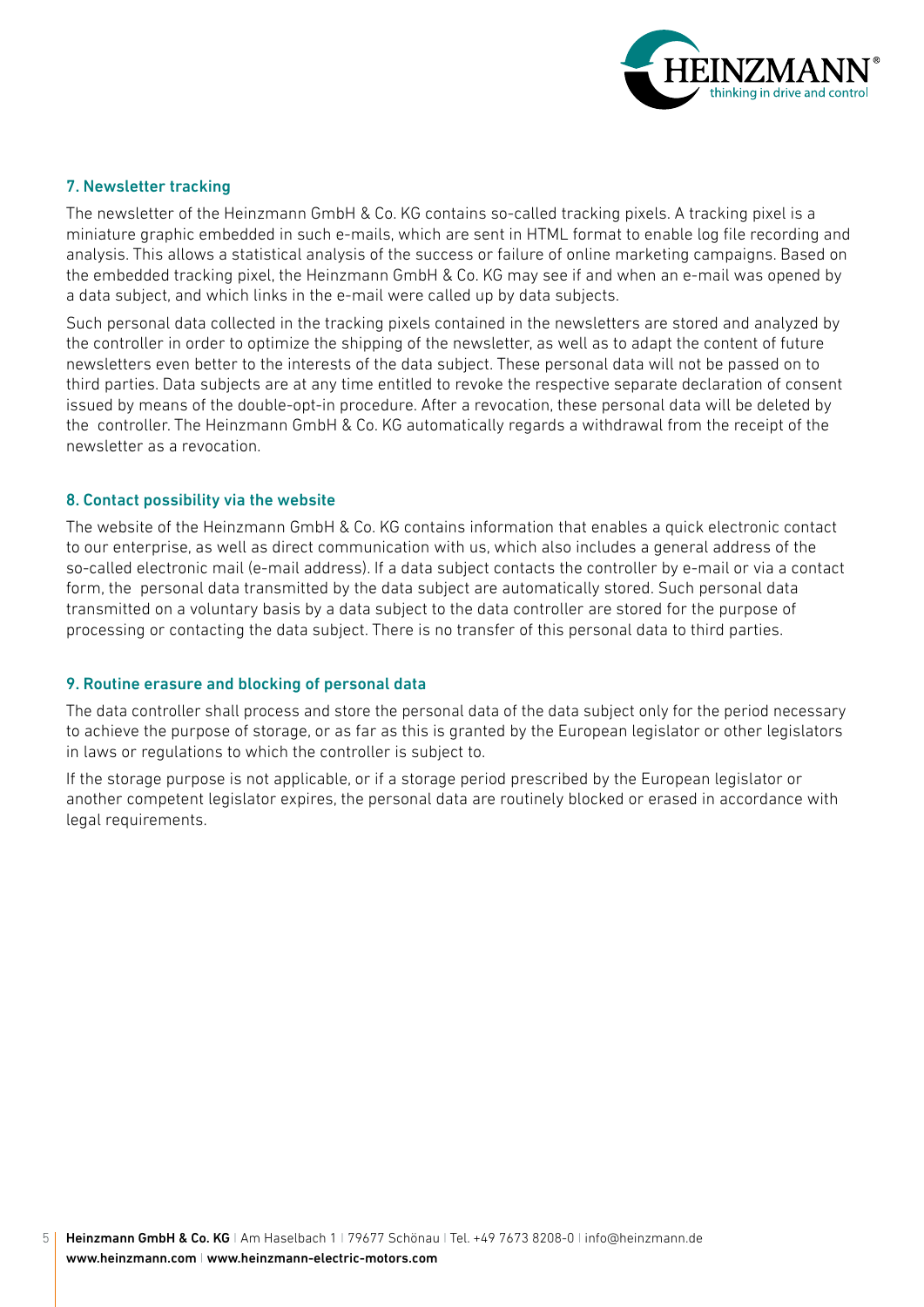

#### 10. Rights of the data subject

#### a) Right of confirmation

Each data subject shall have the right granted by the European legislator to obtain from the controller the confirmation as to whether or not personal data concerning him or her are being processed. If a data subject wishes to avail himself of this right of confirmation, he or she may, at any time, contact any employee of the controller.

## b) Right of access

Each data subject shall have the right granted by the European legislator to obtain from the controller free information about his or her personal data stored at any time and a copy of this information. Furthermore, the European directives and regulations grant the data subject access to the following information:

- ▶ The purposes of the processing;
- ▶ The categories of personal data concerned;
- The recipients or categories of recipients to whom the personal data have been or will be disclosed, in particular recipients in third countries or international organisations;
- $\blacktriangleright$  Where possible, the envisaged period for which the personal data will be stored, or, if not possible, the criteria used to determine that period;
- The existence of the right to request from the controller rectification or erasure of personal data, or restriction of processing of personal data concerning the data subject, or to object to such processing;
- $\blacktriangleright$  The existence of the right to lodge a complaint with a supervisory authority;
- Where the personal data are not collected from the data subject, any available information as to their source;
- The existence of automated decision-making, including profiling, referred to in Article 22 (1) and (4) of the GDPR and, at least in those cases, meaningful information about the logic involved, as well as the significance and envisaged consequences of such processing for the data subject.

Furthermore, the data subject shall have a right to obtain information as to whether personal data are transferred to a third country or to an international organisation. Where this is the case, the data subject shall have the right to be informed of the appropriate safeguards relating to the transfer.

If a data subject wishes to avail himself of this right of access, he or she may, at any time, contact any employee of the controller.

#### c) Right to rectification

Each data subject shall have the right granted by the European legislator to obtain from the controller without undue delay the rectification of inaccurate personal data concerning him or her. Taking into account the purposes of the processing, the data subject shall have the right to have incomplete personal data completed, including by means of providing a supplementary statement.

If a data subject wishes to exercise this right to rectification, he or she may, at any time, contact any employee of the controller.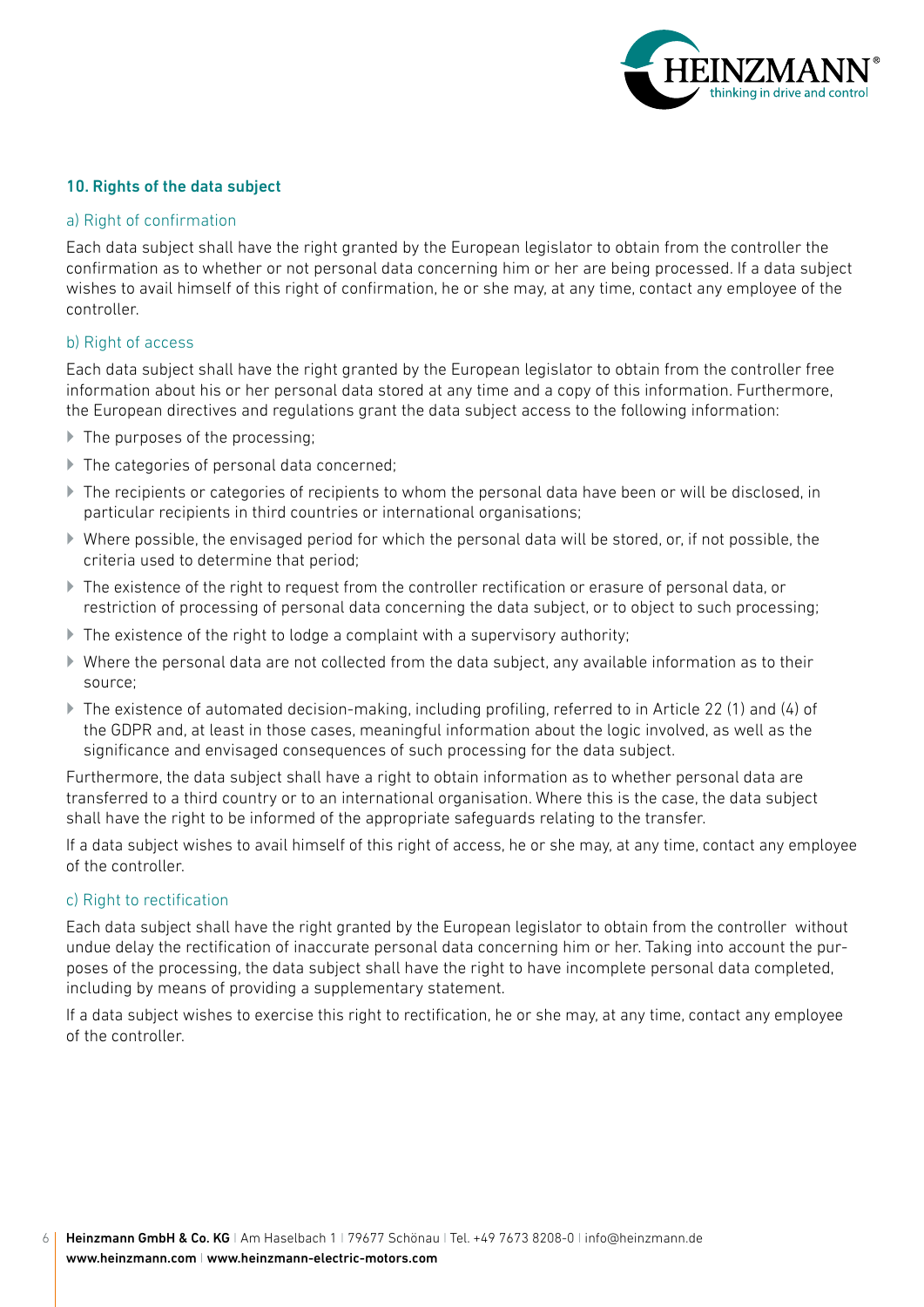

## d) Right to erasure (Right to be forgotten)

Each data subject shall have the right granted by the European legislator to obtain from the controller the erasure of personal data concerning him or her without undue delay, and the controller shall have the obligation to erase personal data without undue delay where one of the following grounds applies, as long as the processing is not necessary:

- The personal data are no longer necessary in relation to the purposes for which they were collected or otherwise processed.
- $\triangleright$  The data subject withdraws consent to which the processing is based according to point (a) of Article 6 (1) of the GDPR, or point (a) of Article 9 (2) of the GDPR, and where there is no other legal ground for the processing.
- $\blacktriangleright$  The data subject objects to the processing pursuant to Article 21 (1) of the GDPR and there are no overriding legitimate grounds for the processing, or the data subject objects to the processing pursuant to Article 21 (2) of the GDPR.
- The personal data have been unlawfully processed.
- The personal data must be erased for compliance with a legal obligation in Union or Member State law to which the controller is subject.
- The personal data have been collected in relation to the offer of information society services referred to in Article 8 (1) of the GDPR.

If one of the aforementioned reasons applies, and a data subject wishes to request the erasure of personal data stored by the Heinzmann GmbH & Co. KG, he or she may, at any time, contact any employee of the controller. An employee of Heinzmann GmbH & Co. KG shall promptly ensure that the erasure request is complied with immediately.

Where the controller has made personal data public and is obliged pursuant to Article 17 (1) to erase the personal data, the controller, taking account of available technology and the cost of implementation, shall take reasonable steps, including technical measures, to inform other controllers processing the personal data that the data subject has requested erasure by such controllers of any links to, or copy or replication of, those personal data, as far as processing is not required. An employee of the Heinzmann GmbH & Co. KG will arrange the necessary measures in individual cases.

#### e) Right of restriction of processing

Each data subject shall have the right granted by the European legislator to obtain from the controller restriction of processing where one of the following applies:

- The accuracy of the personal data is contested by the data subject, for a period enabling the controller to verify the accuracy of the personal data.
- The processing is unlawful and the data subject opposes the erasure of the personal data and requests instead the restriction of their use instead.
- ▶ The controller no longer needs the personal data for the purposes of the processing, but they are required by the data subject for the establishment, exercise or defence of legal claims.
- ▶ The data subject has objected to processing pursuant to Article 21 (1) of the GDPR pending the verification whether the legitimate grounds of the controller override those of the data subject.

If one of the aforementioned conditions is met, and a data subject wishes to request the restriction of the processing of personal data stored by the Heinzmann GmbH & Co. KG, he or she may at any time contact any employee of the controller. The employee of the Heinzmann GmbH & Co. KG will arrange the restriction of the processing.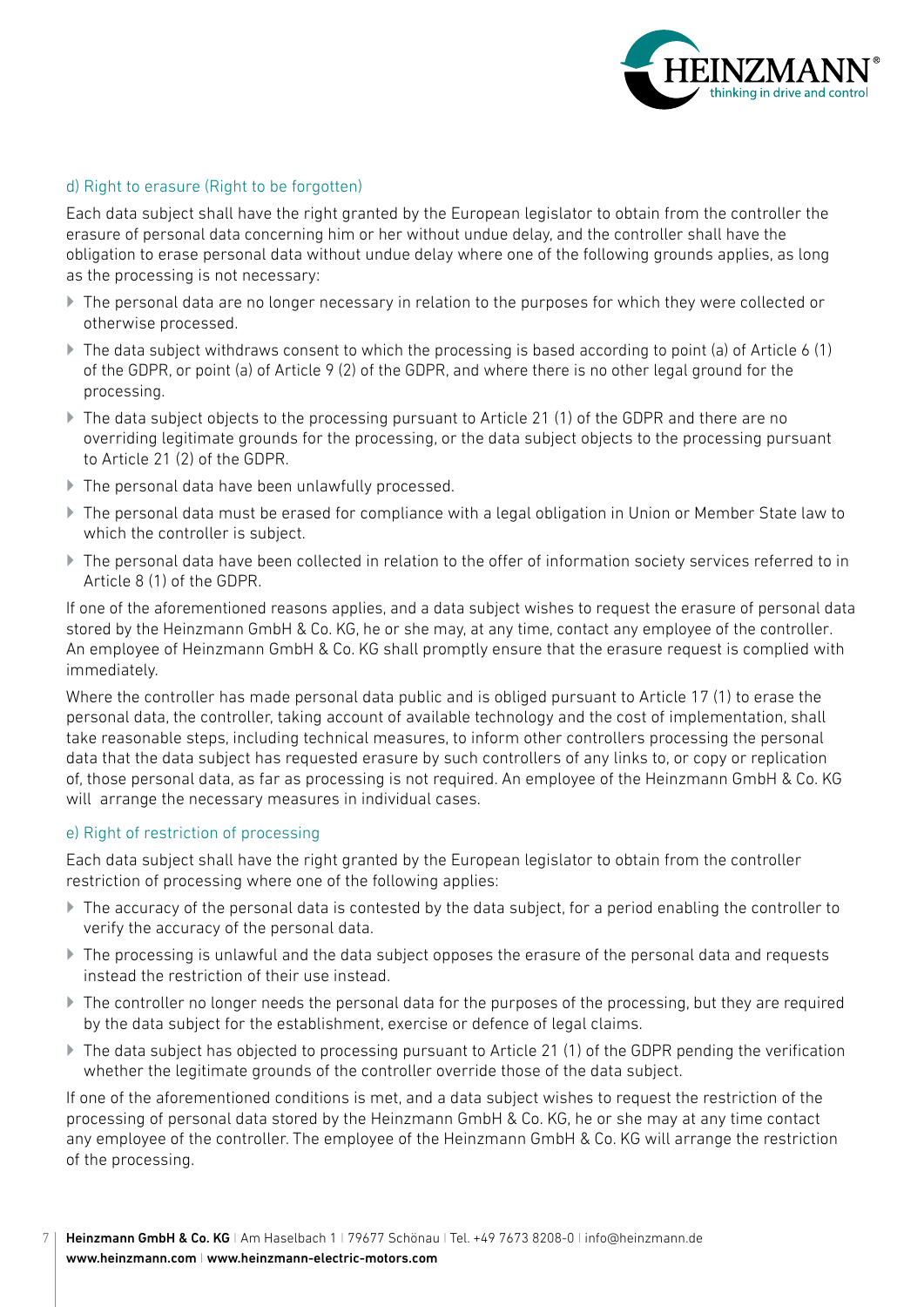

#### f) Right to data portability

Each data subject shall have the right granted by the European legislator, to receive the personal data concerning him or her, which was provided to a controller, in a structured, commonly used and machine-readable format. He or she shall have the right to transmit those data to another controller without hindrance from the controller to which the personal data have been provided, as long as the processing is based on consent pursuant to point (a) of Article 6 (1) of the GDPR or point (a) of Article 9 (2) of the GDPR, or on a contract pursuant to point (b) of Article 6 (1) of the GDPR, and the processing is carried out by automated means, as long as the processing is not necessary for the performance of a task carried out in the public interest or in the exercise of official authority vested in the controller.

Furthermore, in exercising his or her right to data portability pursuant to Article 20 (1) of the GDPR, the data subject shall have the right to have personal data transmitted directly from one controller to another, where technically feasible and when doing so does not adversely affect the rights and freedoms of others.

In order to assert the right to data portability, the data subject may at any time contact any employee of the Heinzmann GmbH & Co. KG.

#### g) Right to object

Each data subject shall have the right granted by the European legislator to object, on grounds relating to his or her particular situation, at any time, to processing of personal data concerning him or her, which is based on point (e) or (f) of Article 6 (1) of the GDPR. This also applies to profiling based on these provisions.

The Heinzmann GmbH & Co. KG shall no longer process the personal data in the event of the objection, unless we can demonstrate compelling legitimate grounds for the processing which override the interests, rights and freedoms of the data subject, or for the establishment, exercise or defence of legal claims.

If the Heinzmann GmbH & Co. KG processes personal data for direct marketing purposes, the data subject shall have the right to object at any time to processing of personal data concerning him or her for such marketing. This applies to profiling to the extent that it is related to such direct marketing. If the data subject objects to the Heinzmann GmbH & Co. KG to the processing for direct marketing purposes, the Heinzmann GmbH & Co. KG will no longer process the personal data for these purposes.

In addition, the data subject has the right, on grounds relating to his or her particular situation, to object to processing of personal data concerning him or her by the Heinzmann GmbH & Co. KG for scientific or historical research purposes, or for statistical purposes pursuant to Article 89 (1) of the GDPR, unless the processing is necessary for the performance of a task carried out for reasons of public interest.

In order to exercise the right to object, the data subject may contact any employee of the Heinzmann GmbH & Co. KG. In addition, the data subject is free in the context of the use of information society services, and notwithstanding Directive 2002/58/EC, to use his or her right to object by automated means using technical specifications.

#### h) Automated individual decision-making, including profiling

Each data subject shall have the right granted by the European legislator not to be subject to a decision based solely on automated processing, including profiling, which produces legal effects concerning him or her, or similarly significantly affects him or her, as long as the decision (1) is not is necessary for entering into, or the performance of, a contract between the data subject and a data controller, or (2) is not authorised by Union or Member State law to which the controller is subject and which also lays down suitable measures to safeguard the data subject's rights and freedoms and legitimate interests, or (3) is not based on the data subject's explicit consent.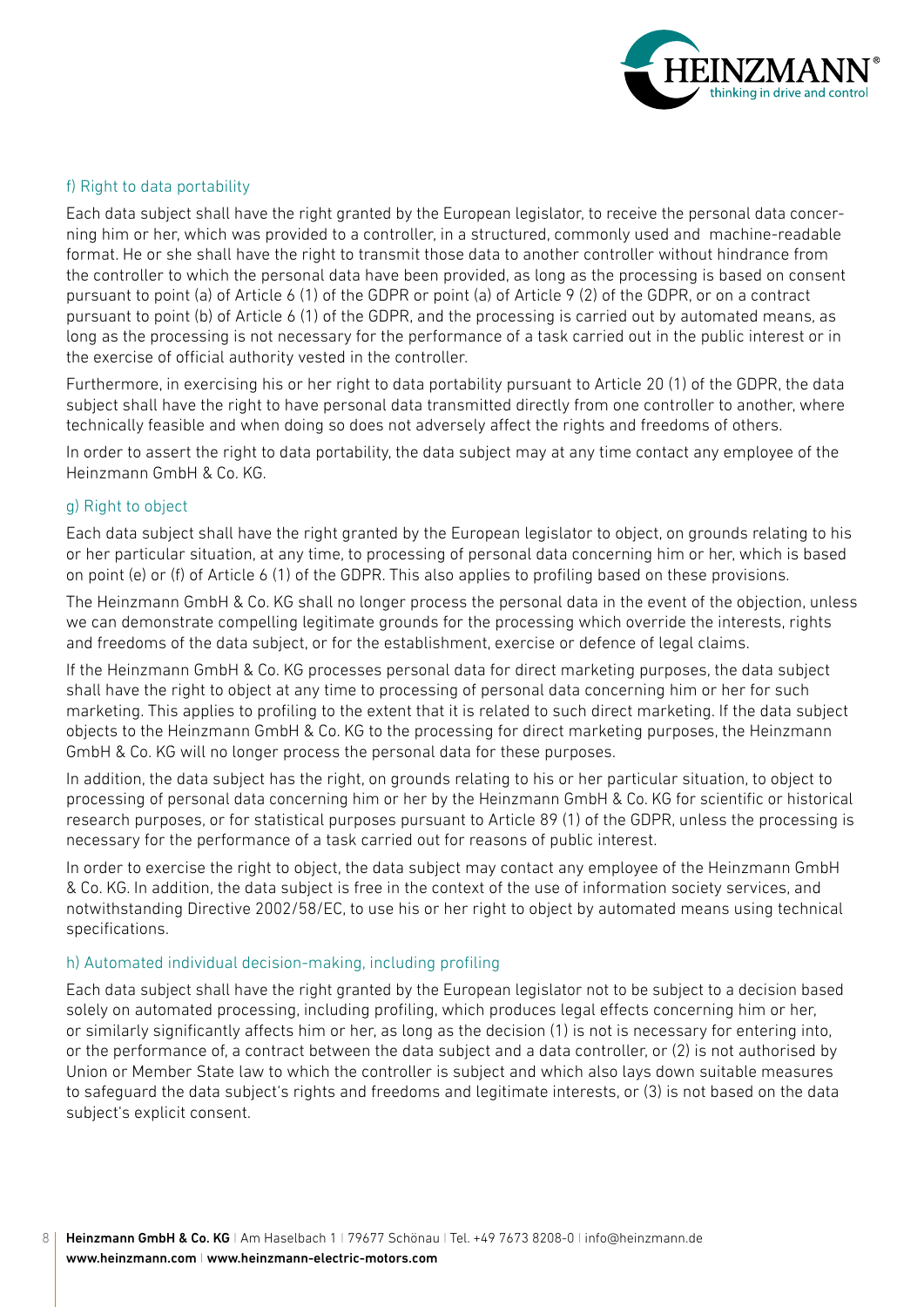

If the decision (1) is necessary for entering into, or the performance of, a contract between the data subject and a data controller, or (2) it is based on the data subject's explicit consent, the Heinzmann GmbH & Co. KG shall implement suitable measures to safeguard the data subject's rights and freedoms and legitimate interests, at least the right to obtain human intervention on the part of the controller, to express his or her point of view and contest the decision.

If the data subject wishes to exercise the rights concerning automated individual decision-making, he or she may, at any time, contact any employee of the Heinzmann GmbH & Co. KG.

#### i) Right to withdraw data protection consent

Each data subject shall have the right granted by the European legislator to withdraw his or her consent to processing of his or her personal data at any time. If the data subject wishes to exercise the right to withdraw the consent, he or she may, at any time, contact any employee of the Heinzmann GmbH & Co. KG.

#### 11. Data protection for applications and the application procedures

The data controller shall collect and process the personal data of applicants for the purpose of the processing of the application procedure. The processing may also be carried out electronically. This is the case, in particular, if an applicant submits corresponding application documents by e-mail or by means of a web form on the website to the controller. If the data controller concludes an employment contract with an applicant, the submitted data will be stored for the purpose of processing the employment relationship in compliance with legal requirements. If no employment contract is concluded with the applicant by the controller, the application documents shall be automatically erased two months after notification of the refusal decision, provided that no other legitimate interests of the controller are opposed to the erasure. Other legitimate interest in this relation is, e.g. a burden of proof in a procedure under the General Equal Treatment Act (AGG).

#### 12. Data protection provisions about the application and use of Facebook

On this website, the controller has integrated components of the enterprise Facebook. Facebook is a social network. A social network is a place for social meetings on the internet, an online community, which usually allows users to communicate with each other and interact in a virtual space.

A social network may serve as a platform for the exchange of opinions and experiences, or enable the internet community to provide personal or business-related information. Facebook allows social network users to include the creation of private profiles, upload photos, and network through friend requests.

The operating company of Facebook is Facebook, Inc., 1 Hacker Way, Menlo Park, CA 94025, United States. If a person lives outside of the United States or Canada, the controller is the Facebook Ireland Ltd., 4 Grand Canal Square, Grand Canal Harbour, Dublin 2, Ireland.

With each call-up to one of the individual pages of this internet website, which is operated by the controller and into which a Facebook component (Facebook plug-ins) was integrated, the web browser on the information technology system of the data subject is automatically prompted to download display of the corresponding Facebook component from Facebook through the Facebook component. An overview of all the Facebook Plug-ins may be accessed under [https://developers.facebook.com/docs/plugins/.](https://developers.facebook.com/docs/plugins/) During the course of this technical procedure, Facebook is made aware of what specific sub-site of our website was visited by the data subject.

If the data subject is logged in at the same time on Facebook, Facebook detects with every call-up to our website by the data subject—and for the entire duration of their stay on our internet site—which specific sub-site of our internet page was visited by the data subject. This information is collected through the Facebook component and associated with the respective Facebook account of the data subject. If the data subject clicks on one of the Facebook buttons integrated into our website or if the data subject submits a comment, then Facebook matches this information with the personal Facebook user account of the data subject and stores the personal data.

Heinzmann GmbH & Co. KG | Am Haselbach 1 | 79677 Schönau | Tel. +49 7673 8208-0 | info@heinzmann.de [www.heinzmann.com](https://www.heinzmann.com/en/) I [www.heinzmann-electric-motors.com](https://www.heinzmann-electric-motors.com/en/) 9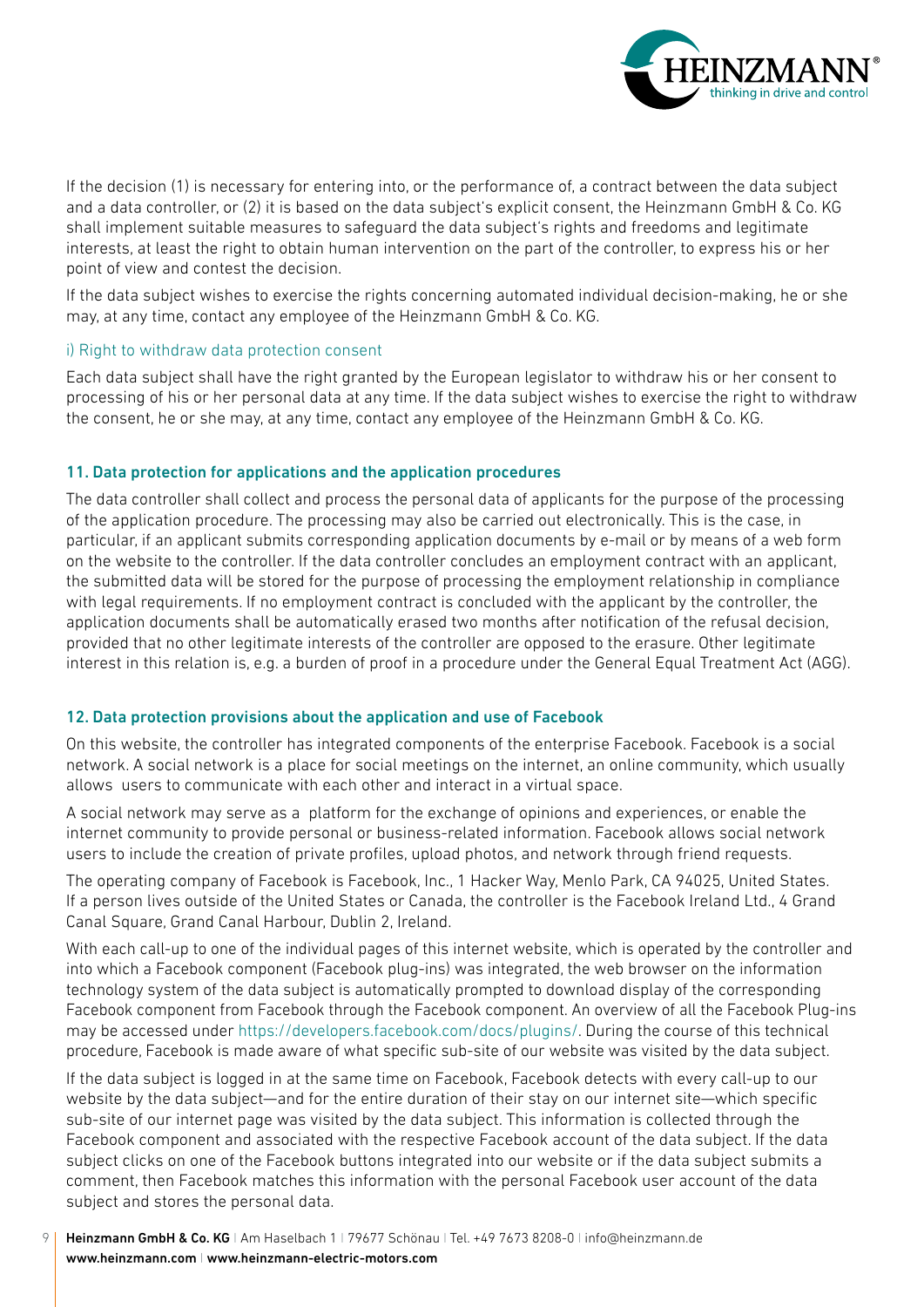

Facebook always receives, through the Facebook component, information about a visit to our website by the data subject, whenever the data subject is logged in at the same time on Facebook during the time of the call-up to our website. This occurs regardless of whether the data subject clicks on the Facebook component or not. If such a transmission of information to Facebook is not desirable for the data subject, then he or she may prevent this by logging off from their Facebook account before a call-up to our website is made.

The data protection guideline published by Facebook, which is available at [https://facebook.com/about/privacy/](https://www.facebook.com/about/privacy/), provides information about the collection, processing and use of personal data by Facebook. In addition, it is explained there what setting options Facebook offers to protect the privacy of the data subject. In addition, different configuration options are made available to allow the elimination of data transmission to Facebook. These applications may be used by the data subject to eliminate a data transmission to Facebook

#### 13. Data protection provisions about the application and use of LinkedIn

Our site uses functions from the LinkedIn network. The service is provided by LinkedIn Corporation, 2029 Stierlin Court, Mountain View, CA 94043, USA.

Each time one of our pages containing LinkedIn features is accessed, your browser establishes a direct connection to the LinkedIn servers. LinkedIn is informed that you have visited our web pages from your IP address. If you use the LinkedIn "Recommend" button and are logged into your LinkedIn account, it is possible for LinkedIn to associate your visit to our website to your user account. We would like to point out that, as the provider of these pages, we have no knowledge of the content of the data transmitted or how it will be used by LinkedIn.

More information can be found in the LinkedIn privacy policy at [https://www.linkedin.com/legal/privacy-policy](https://www.linkedin.com/legal/privacy-policy.).

## 14. Data protection provisions about the application and use of Google Analytics (with anonymization function)

On this website, the controller has integrated the component of Google Analytics (with the anonymizer function). Google Analytics is a web analytics service. Web analytics is the collection, gathering, and analysis of data about the behavior of visitors to websites. A web analysis service collects, inter alia, data about the website from which a person has come (the so-called referrer), which sub-pages were visited, or how often and for what duration a sub-page was viewed. Web analytics are mainly used for the optimization of a website and in order to carry out a cost-benefit analysis of internet advertising.

The operator of the Google Analytics component is Google Ireland Limited, Gordon House, Barrow Street, Dublin, D04 E5W5, Ireland.

For the web analytics through Google Analytics the controller uses the application "\_gat. \_anonymizeIp". By means of this application the IP address of the internet connection of the data subject is abridged by Google and anonymised when accessing our websites from a Member State of the European Union or another Contracting State to the Agreement on the European Economic Area.

The purpose of the Google Analytics component is to analyze the traffic on our website. Google uses the collected data and information, inter alia, to evaluate the use of our website and to provide online reports, which show the activities on our websites, and to provide other services concerning the use of our internet site for us.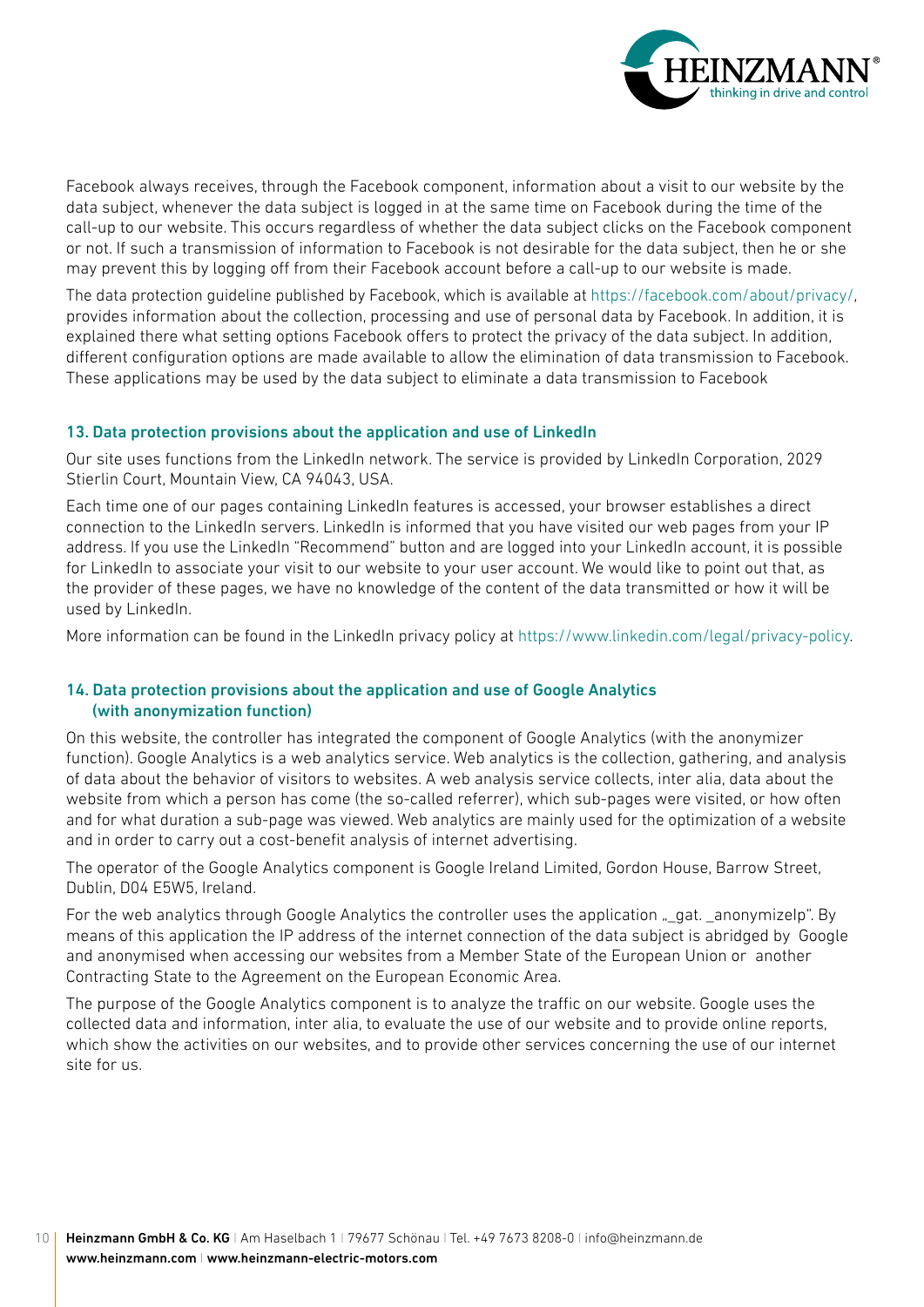

Google Analytics places a cookie on the information technology system of the data subject. The definition of cookies is explained above. With the setting of the cookie, Google is enabled to analyze the use of our website. With each call-up to one of the individual pages of this internet site, which is operated by the controller and into which a Google Analytics component was integrated, the internet browser on the information technology system of the data subject will automatically submit data through the Google Analytics component for the purpose of online advertising and the settlement of commissions to Google. During the course of this technical procedure, the enterprise Google gains knowledge of personal information, such as the IP address of the data subject, which serves Google, inter alia, to understand the origin of visitors and clicks, and subsequently create commission settlements.

The cookie is used to store personal information, such as the access time, the location from which the access was made, and the frequency of visits of our website by the data subject. With each visit to our internet site, such personal data, including the IP address of the internet access used by the data subject, will be transmitted to Google in the United States of America. These personal data are stored by Google in the United States of America. Google may pass these personal data collected through the technical procedure to third parties.

The data subject has the possibility of objecting to a collection of data that are generated by Google Analytics, which is related to the use of this website, as well as the processing of this data by Google and the chance to preclude any such. For this purpose, the data subject must download a browser add-on under the link [https://tools.google.com/dlpage/gaoptout](https://tools.google.com/dlpage/gaoptout?hl=en) and install it. This browser add-on tells Google Analytics through a JavaScript, that any data and information about the visits of internet pages may not be transmitted to Google Analytics. The installation of the browser add-ons is considered an objection by Google. If the information technology system of the data subject is later deleted, formatted, or newly installed, then the data subject must reinstall the browser add-ons to disable Google Analytics. If the browser add-on was uninstalled by the data subject or any other person who is attributable to their sphere of competence, or is disabled, it is possible to execute the reinstallation or reactivation of the browser add-ons.

As an alternative to the browser add-on, especially in terms of browsers on mobile devices, you can prevent the data collection through Google Analytics by clicking on this link. An opt-out cookie will be set which prevents the future collection of your data when visiting this website. The opt-out cookie is valid only in this browser and website and is stored on your device. If you delete the cookies in this browser you have to place the opt-out cookie once again.

Further information and the applicable data protection provisions of Google may be retrieved under [https://www.google.com/intl/en/policies/privacy/](https://policies.google.com/privacy?hl=en) and under [http://www.google.com/analytics/terms/us.html.](https://marketingplatform.google.com/about/analytics/terms/us/) Google Analytics is further explained under the following Link [https://marketingplatform.google.com/intl/](https://marketingplatform.google.com/intl/en_uk/about/analytics) [en\\_uk/about/analytics/.](https://marketingplatform.google.com/intl/en_uk/about/analytics)

#### 15. Data protection provisions about the application and use of Google Maps

The HEINZMANN sites use Google Maps API. Provider is Google Inc. 1600 Amphitheatre Parkway, Mountain View, CA 94043, USA.

When using Google Maps, user information and a user's IP address will be transferred and stored on Google's servers in the USA. The provider of this site has no influence on the data transmission. Google Maps is used in the interest of making it easier to find the locations we have indicated on the website. This represents a legitimate interest within the meaning of Art. 6(1) lit. f GDPR.

You can also disable Google Maps to stop your personal data from being transmitted to Google. To do so, disable Java Script in your browser. Please note that doing so means that it will no longer be possible to use our Google Maps.

More information on Google Inc.'s data protection policy: [https://policies.google.com/privacy.](https://policies.google.com/privacy)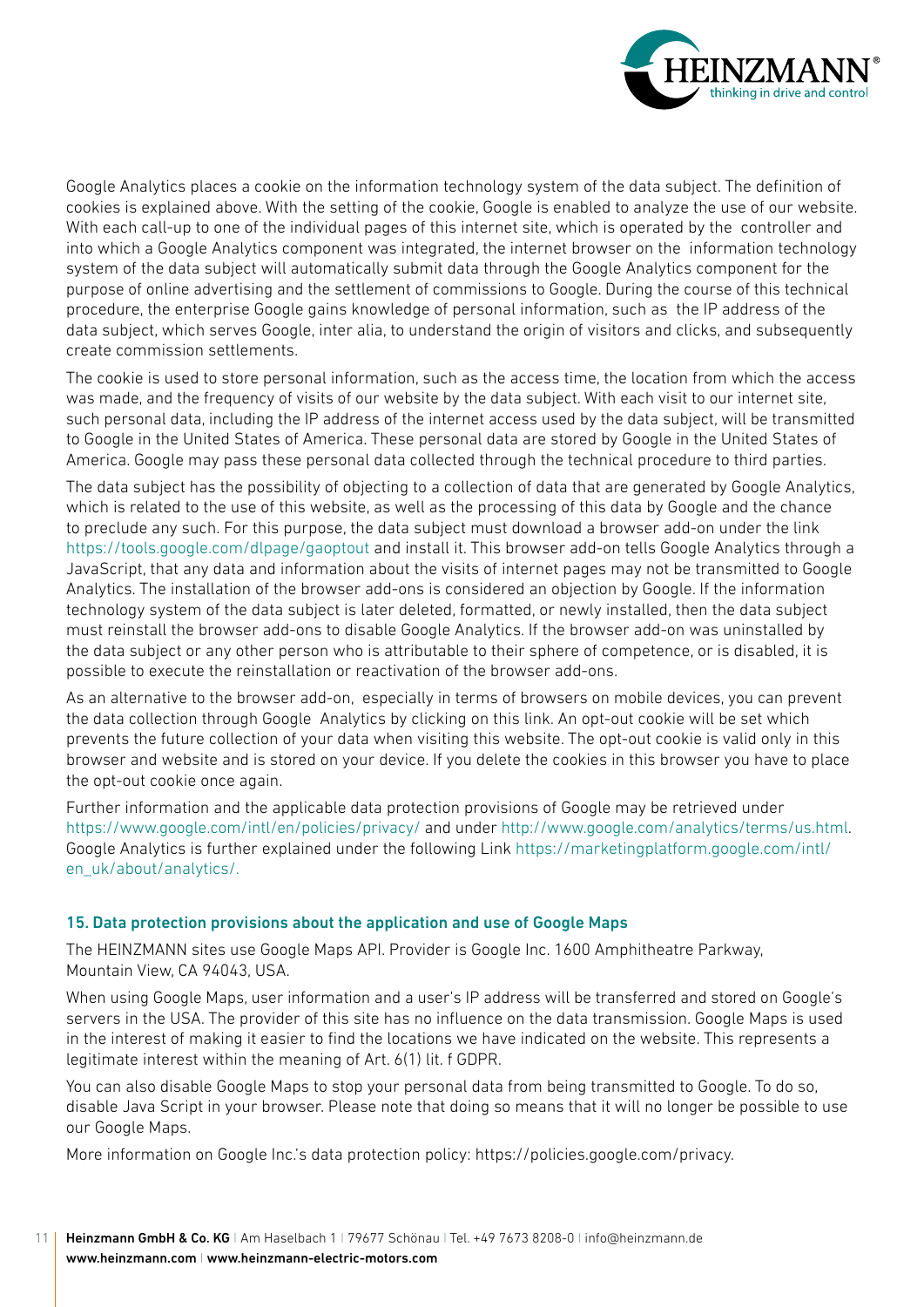

## 16. Data protection provisions about the application and use of YouTube

On this website, the controller has integrated components of YouTube. YouTube is an internet video portal that enables video publishers to set video clips and other users free of charge, which also provides free viewing, review and commenting on them. YouTube allows you to publish all kinds of videos, so you can access both full movies and TV broadcasts, as well as music videos, trailers, and videos made by users via the internet portal.

The operating company of YouTube is YouTube, LLC, 901 Cherry Ave., San Bruno, CA 94066, UNITED STATES. The YouTube, LLC is a subsidiary of Google Inc., 1600 Amphitheatre Pkwy, Mountain View, CA 94043-1351, UNITED STATES.

With each call-up to one of the individual pages of this internet site, which is operated by the controller and on which a YouTube component (YouTube video) was integrated, the internet browser on the information technology system of the data subject is automatically prompted to download a display of the corresponding YouTube component. Further information about YouTube may be obtained under [https://www.youtube.com/](https://www.youtube.com/intl/en_us/howyoutubeworks/) [intl/en\\_us/howyoutubeworks/](https://www.youtube.com/intl/en_us/howyoutubeworks/). During the course of this technical procedure, YouTube and Google gain knowledge of what specific sub-page of our website was visited by the data subject.

If the data subject is logged in on YouTube, YouTube recognizes with each call-up to a sub-page that contains a YouTube video, which specific sub-page of our internet site was visited by the data subject. This information is collected by YouTube and Google and assigned to the respective YouTube account of the data subject.

YouTube and Google will receive information through the YouTube component that the data subject has visited our website, if the data subject at the time of the call to our website is logged in on YouTube; this occurs regardless of whether the person clicks on a YouTube video or not. If such a transmission of this information to YouTube and Google is not desirable for the data subject, the delivery may be prevented if the data subject logs off from their own YouTube account before a call-up to our website is made.

YouTube's data protection provisions, available at [https://www.google.com/intl/en/policies/privacy/](https://policies.google.com/privacy?hl=en), provide information about the collection, processing and use of personal data by YouTube and Google:

#### 17. Legal basis for the processing

Art. 6 (1) lit. a GDPR serves as the legal basis for processing operations for which we obtain consent for a specific processing purpose. If the processing of personal data is necessary for the performance of a contract to which the data subject is party, as is the case, for example, when processing operations are necessary for the supply of goods or to provide any other service, the processing is based on Article 6 (1) lit. b GDPR. The same applies to such processing operations which are necessary for carrying out pre-contractual measures, for example in the case of inquiries concerning our products or services.

Is our company subject to a legal obligation by which processing of personal data is required, such as for the fulfillment of tax obligations, the processing is based on Art. 6 (1) lit. c GDPR. In rare cases, the processing of personal data may be necessary to protect the vital interests of the data subject or of another natural person. This would be the case, for example, if a visitor were injured in our company and his name, age, health insurance data or other vital information would have to be passed on to a doctor, hospital or other third party. Then the processing would be based on Art. 6 (1) lit. d GDPR. Finally, processing operations could be based on Article 6 (1) lit. f GDPR. This legal basis is used for processing operations which are not covered by any of the abovementioned legal grounds, if processing is necessary for the purposes of the legitimate interests pursued by our company or by a third party, except where such interests are overridden by the interests or fundamental rights and freedoms of the data subject which require protection of personal data. Such processing operations are particularly permissible because they have been specifically mentioned by the European legislator. He considered that a legitimate interest could be assumed if the data subject is a client of the controller (Recital 47 Sentence 2 GDPR).